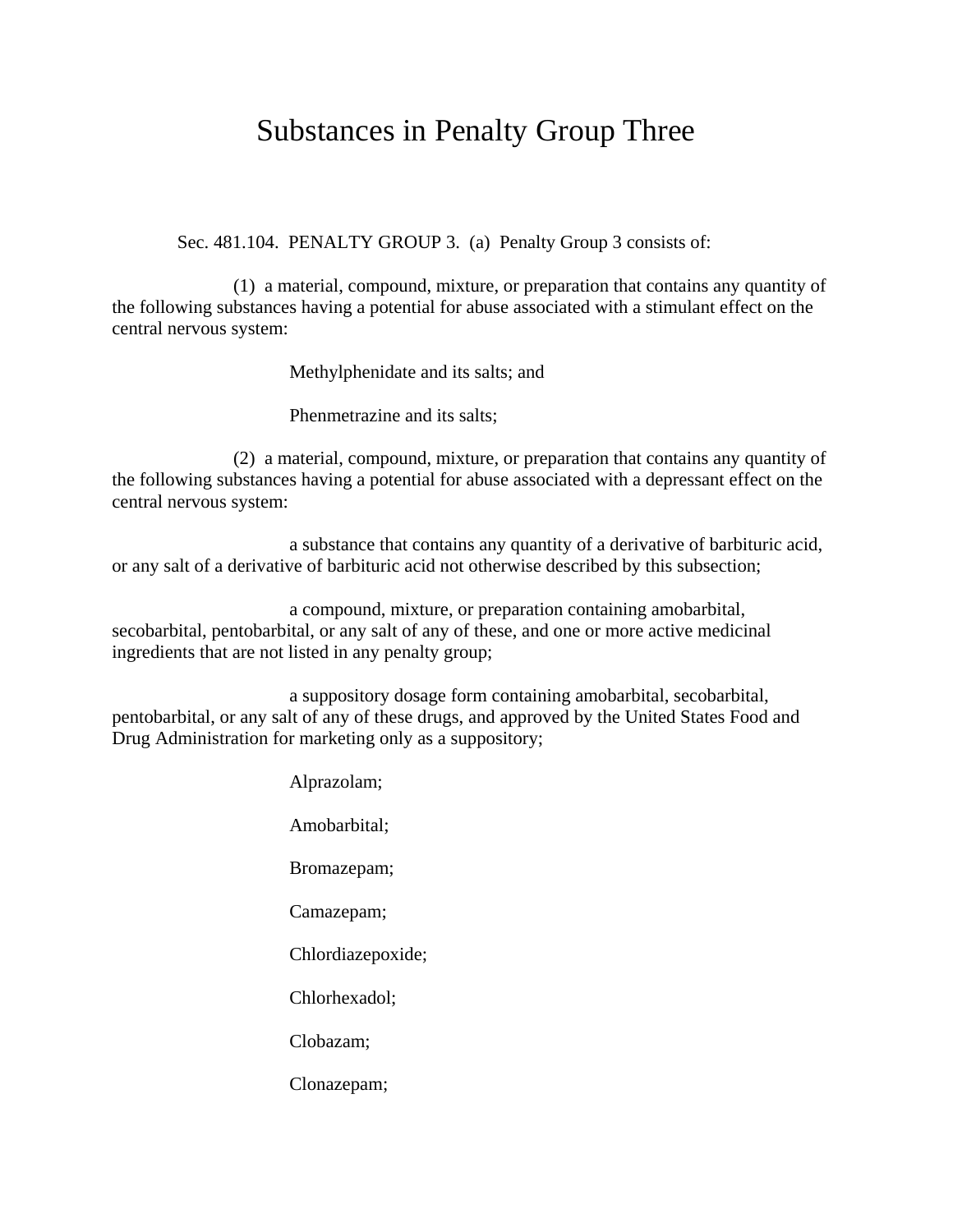Clorazepate;

Clotiazepam;

Cloxazolam;

Delorazepam;

Diazepam;

Estazolam;

Ethyl loflazepate;

Fludiazepam;

Flurazepam;

Glutethimide;

Halazepam;

Haloxzolam;

Ketazolam;

Loprazolam;

Lorazepam;

Lormetazepam;

Lysergic acid, including its salts, isomers, and salts of isomers;

Lysergic acid amide, including its salts, isomers, and salts of isomers;

Mebutamate;

Medazepam;

Methyprylon;

Midazolam;

Nimetazepam;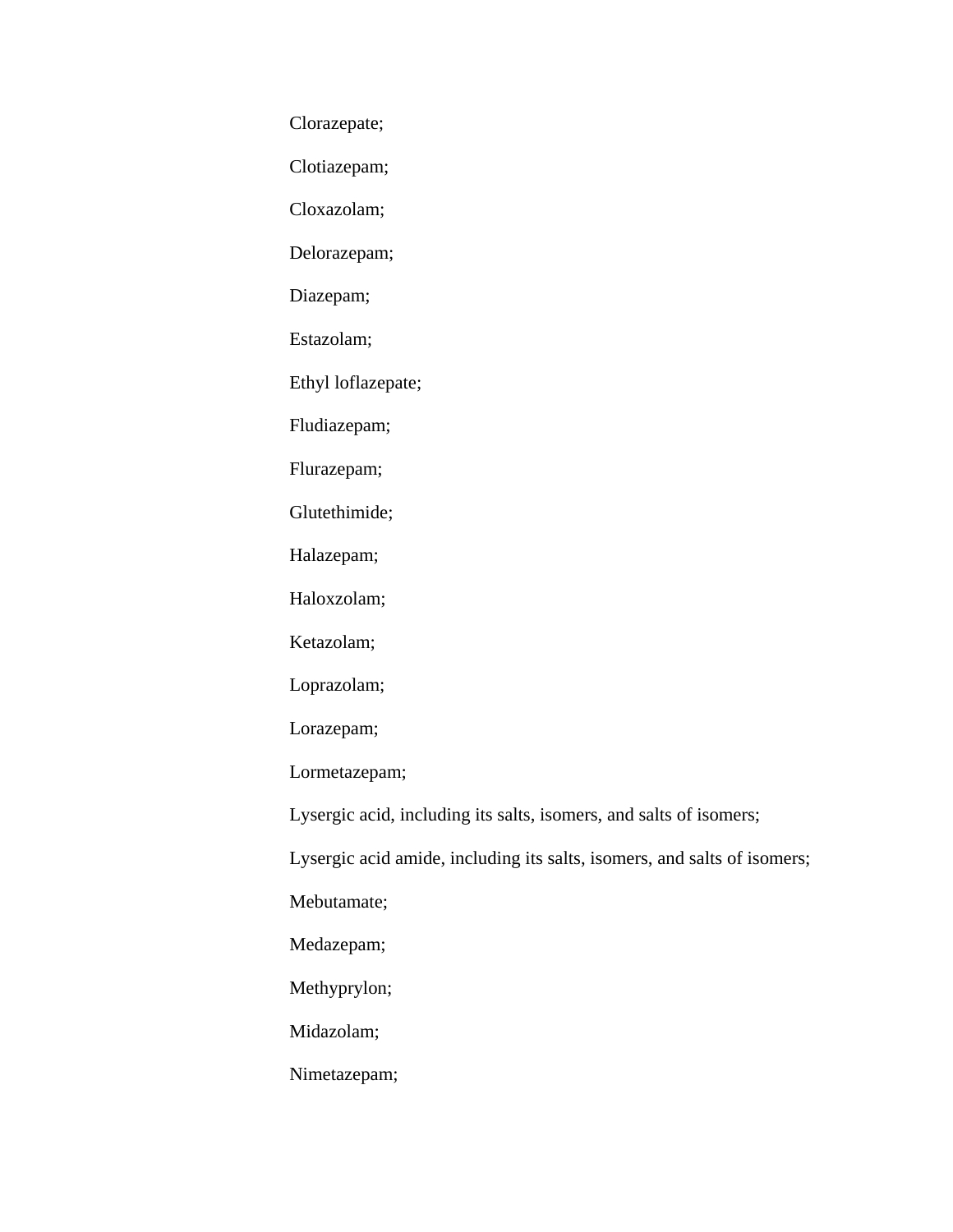Nitrazepam;

Nordiazepam;

Oxazepam;

Oxazolam;

Pentazocine, its salts, derivatives, or compounds or mixtures thereof;

Pentobarbital;

Pinazepam;

Prazepam;

Quazepam;

Secobarbital;

Sulfondiethylmethane;

Sulfonethylmethane;

Sulfonmethane;

Temazepam;

Tetrazepam;

Tiletamine and zolazepam in combination, and its salts. (some trade or other names for a tiletamine-zolazepam combination product: Telazol, for tiletamine: 2- (ethylamino)-2-(2-thienyl)-cyclohexanone, and for zolazepam: 4-(2-fluorophenyl)-6, 8-dihydro-1,3,8,-trimethylpyrazolo-[3,4-e](1,4)-d diazepin-7(1H)-one, flupyrazapon);

Triazolam;

Zaleplon; and

Zolpidem;

(3) Nalorphine;

(4) a material, compound, mixture, or preparation containing limited quantities of the following narcotic drugs, or any of their salts: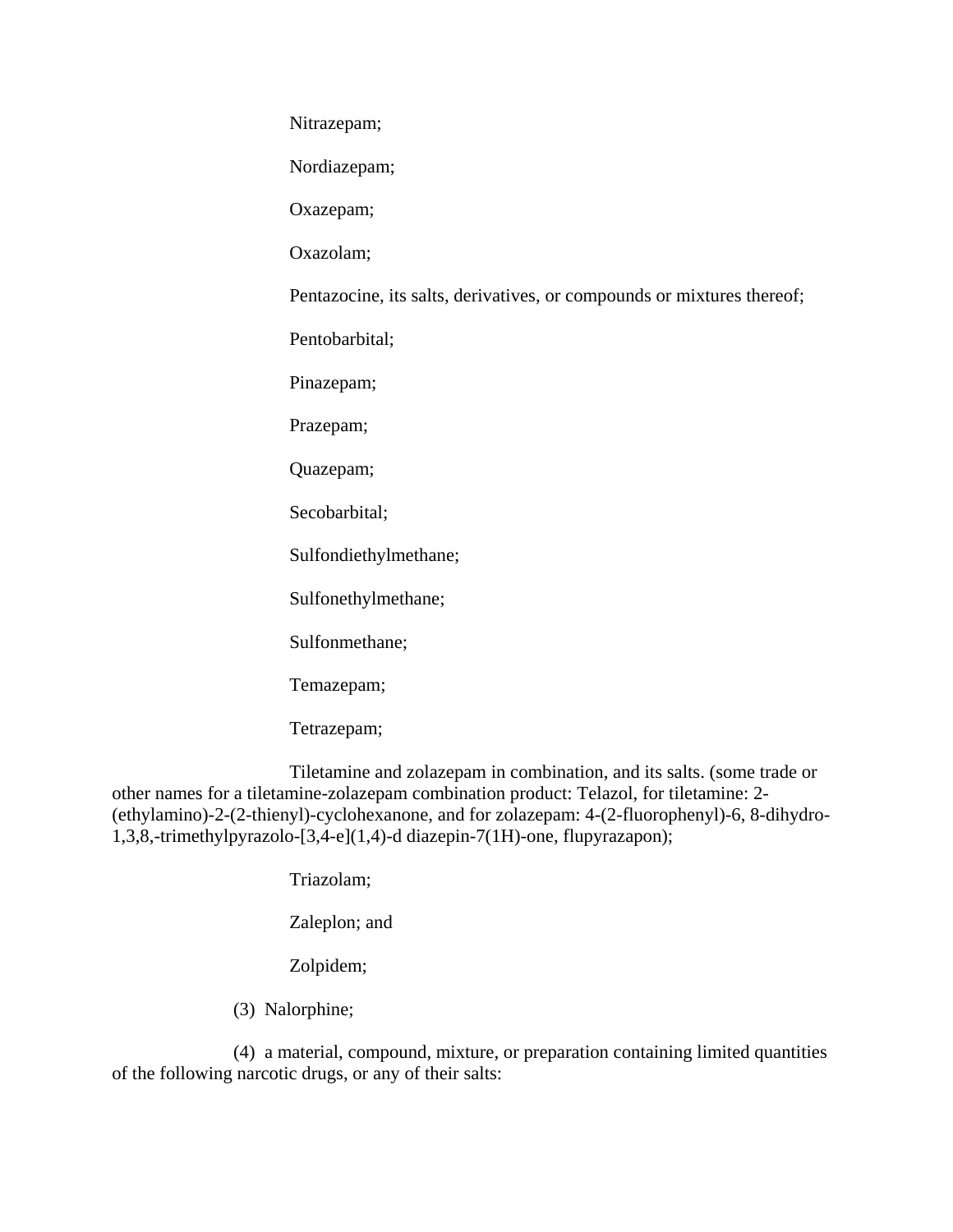not more than 1.8 grams of codeine, or any of its salts, per 100 milliliters or not more than 90 milligrams per dosage unit, with an equal or greater quantity of an isoquinoline alkaloid of opium;

not more than 1.8 grams of codeine, or any of its salts, per 100 milliliters or not more than 90 milligrams per dosage unit, with one or more active, nonnarcotic ingredients in recognized therapeutic amounts;

not more than 300 milligrams of dihydrocodeinone (hydrocodone), or any of its salts, per 100 milliliters or not more than 15 milligrams per dosage unit, with a fourfold or greater quantity of an isoquinoline alkaloid of opium;

not more than 300 milligrams of dihydrocodeinone (hydrocodone), or any of its salts, per 100 milliliters or not more than 15 milligrams per dosage unit, with one or more active, nonnarcotic ingredients in recognized therapeutic amounts;

not more than 1.8 grams of dihydrocodeine, or any of its salts, per 100 milliliters or not more than 90 milligrams per dosage unit, with one or more active, nonnarcotic ingredients in recognized therapeutic amounts;

not more than 300 milligrams of ethylmorphine, or any of its salts, per 100 milliliters or not more than 15 milligrams per dosage unit, with one or more active, nonnarcotic ingredients in recognized therapeutic amounts;

not more than 500 milligrams of opium per 100 milliliters or per 100 grams, or not more than 25 milligrams per dosage unit, with one or more active, nonnarcotic ingredients in recognized therapeutic amounts;

not more than 50 milligrams of morphine, or any of its salts, per 100 milliliters or per 100 grams with one or more active, nonnarcotic ingredients in recognized therapeutic amounts; and

not more than 1 milligram of difenoxin and not less than 25 micrograms of atropine sulfate per dosage unit;

(5) a material, compound, mixture, or preparation that contains any quantity of the following substances:

Barbital;

Chloral betaine;

Chloral hydrate;

Ethchlorvynol;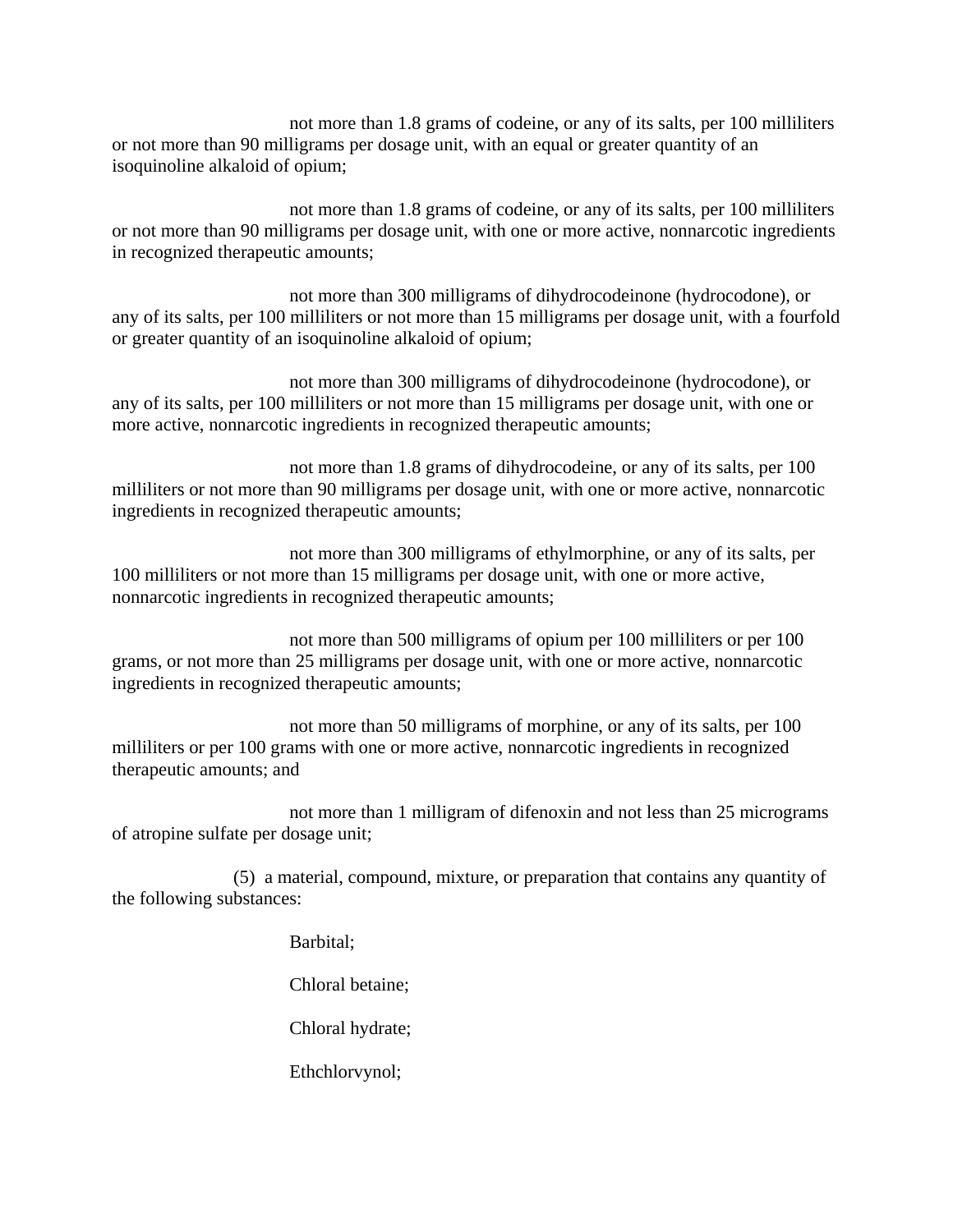Ethinamate; Meprobamate; Methohexital; Methylphenobarbital (Mephobarbital); Paraldehyde; Petrichloral; and Phenobarbital;

(6) Peyote, unless unharvested and growing in its natural state, meaning all parts of the plant classified botanically as Lophophora, whether growing or not, the seeds of the plant, an extract from a part of the plant, and every compound, manufacture, salt, derivative, mixture, or preparation of the plant, its seeds, or extracts;

(7) unless listed in another penalty group, a material, compound, mixture, or preparation that contains any quantity of the following substances having a stimulant effect on the central nervous system, including the substance's salts, optical, position, or geometric isomers, and salts of the substance's isomers, if the existence of the salts, isomers, and salts of isomers is possible within the specific chemical designation:

> Benzphetamine; Cathine [(+)-norpseudoephedrine]; Chlorphentermine; Clortermine; Diethylpropion; Fencamfamin; Fenfluramine; Fenproporex; Mazindol; Mefenorex; Modafinil;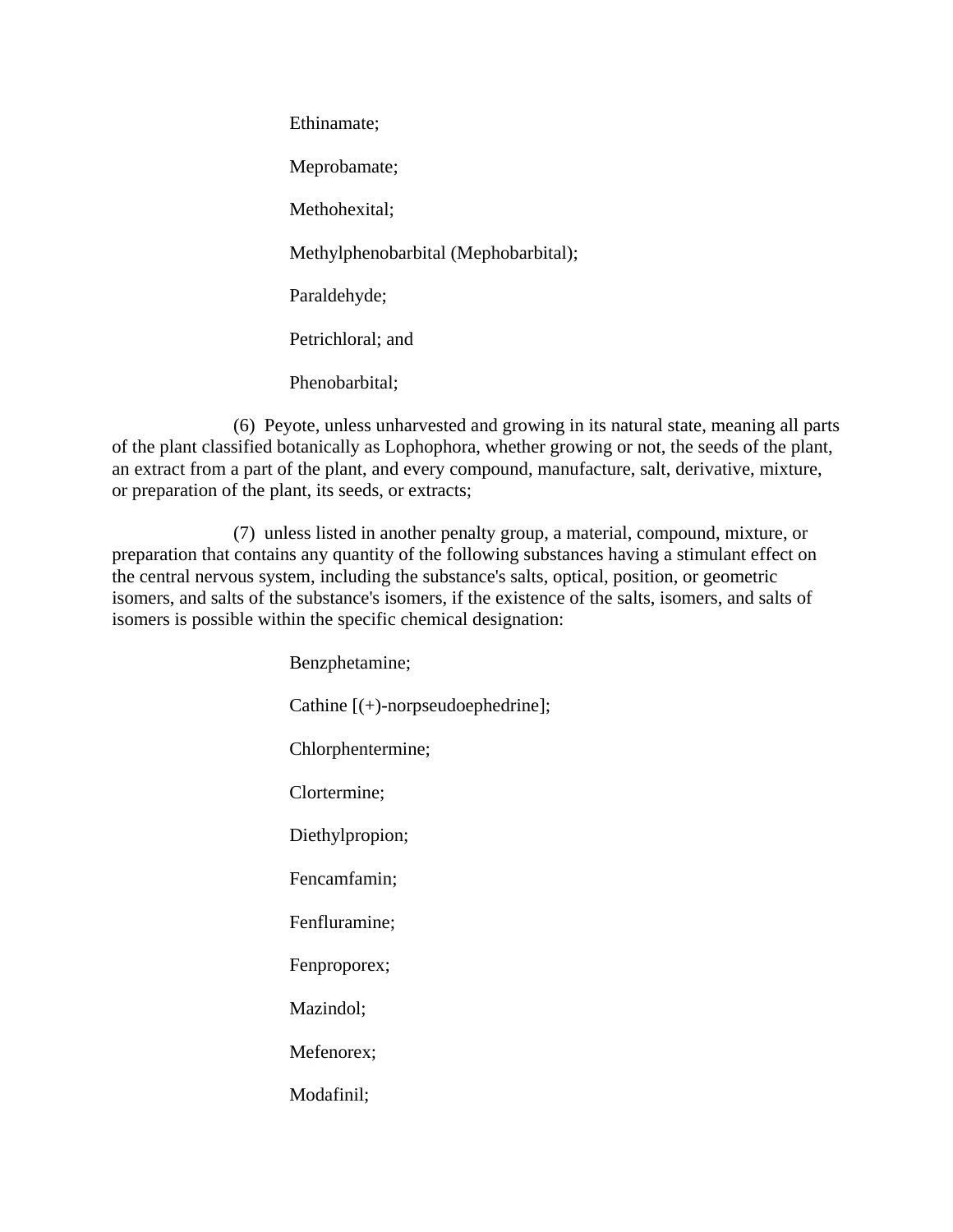Pemoline (including organometallic complexes and their chelates);

Phendimetrazine;

Phentermine;

Pipradrol;

Sibutramine; and

SPA [(-)-1-dimethylamino-1,2-diphenylethane];

(8) unless specifically excepted or unless listed in another penalty group, a material, compound, mixture, or preparation that contains any quantity of the following substance, including its salts:

Dextropropoxyphene (Alpha-(+)- 4-dimethylamino-1,2-diphenyl-3 methyl-2-propionoxybutane); and

(9) an anabolic steroid or any substance that is chemically or pharmacologically related to testosterone, other than an estrogen, progestin, or corticosteroid, and promotes muscle growth, including:

Boldenone;

Chlorotestosterone (4-chlortestosterone);

Clostebol;

Dehydrochlormethyltestosterone;

Dihydrotestosterone (4-dihydrotestosterone);

Drostanolone;

Ethylestrenol;

Fluoxymesterone;

Formebulone;

Mesterolone;

Methandienone;

Methandranone;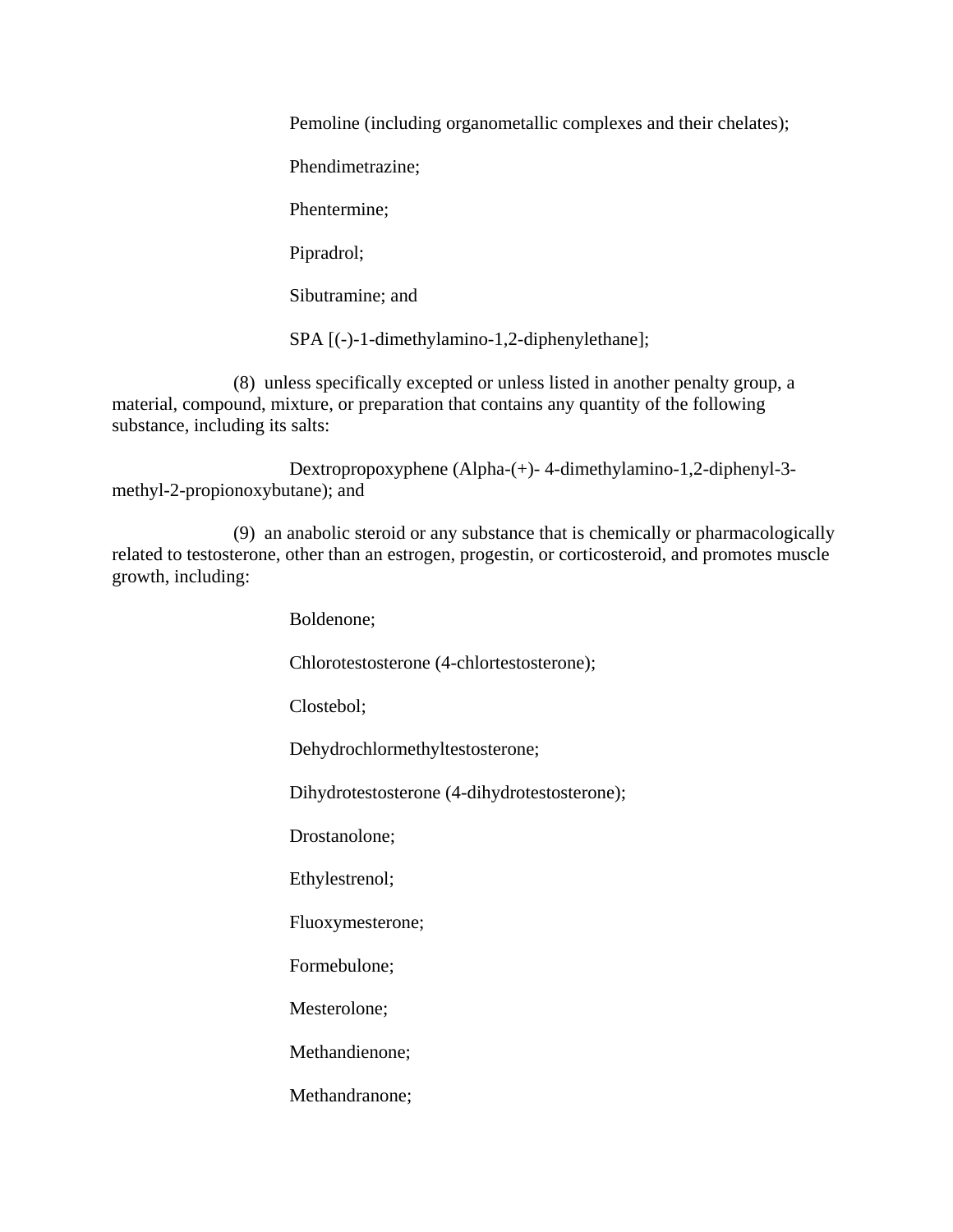Methandriol;

Methandrostenolone;

Methenolone;

Methyltestosterone;

Mibolerone;

Nandrolone;

Norethandrolone;

Oxandrolone;

Oxymesterone;

Oxymetholone;

Stanolone;

Stanozolol;

Testolactone;

Testosterone; and

Trenbolone.

(b) Penalty Group 3 does not include a compound, mixture, or preparation containing a stimulant substance listed in Subsection (a)(1) if the compound, mixture, or preparation contains one or more active medicinal ingredients not having a stimulant effect on the central nervous system and if the admixtures are included in combinations, quantity, proportion, or concentration that vitiate the potential for abuse of the substances that have a stimulant effect on the central nervous system.

(c) Penalty Group 3 does not include a compound, mixture, or preparation containing a depressant substance listed in Subsection (a)(2) or (a)(5) if the compound, mixture, or preparation contains one or more active medicinal ingredients not having a depressant effect on the central nervous system and if the admixtures are included in combinations, quantity, proportion, or concentration that vitiate the potential for abuse of the substances that have a depressant effect on the central nervous system.